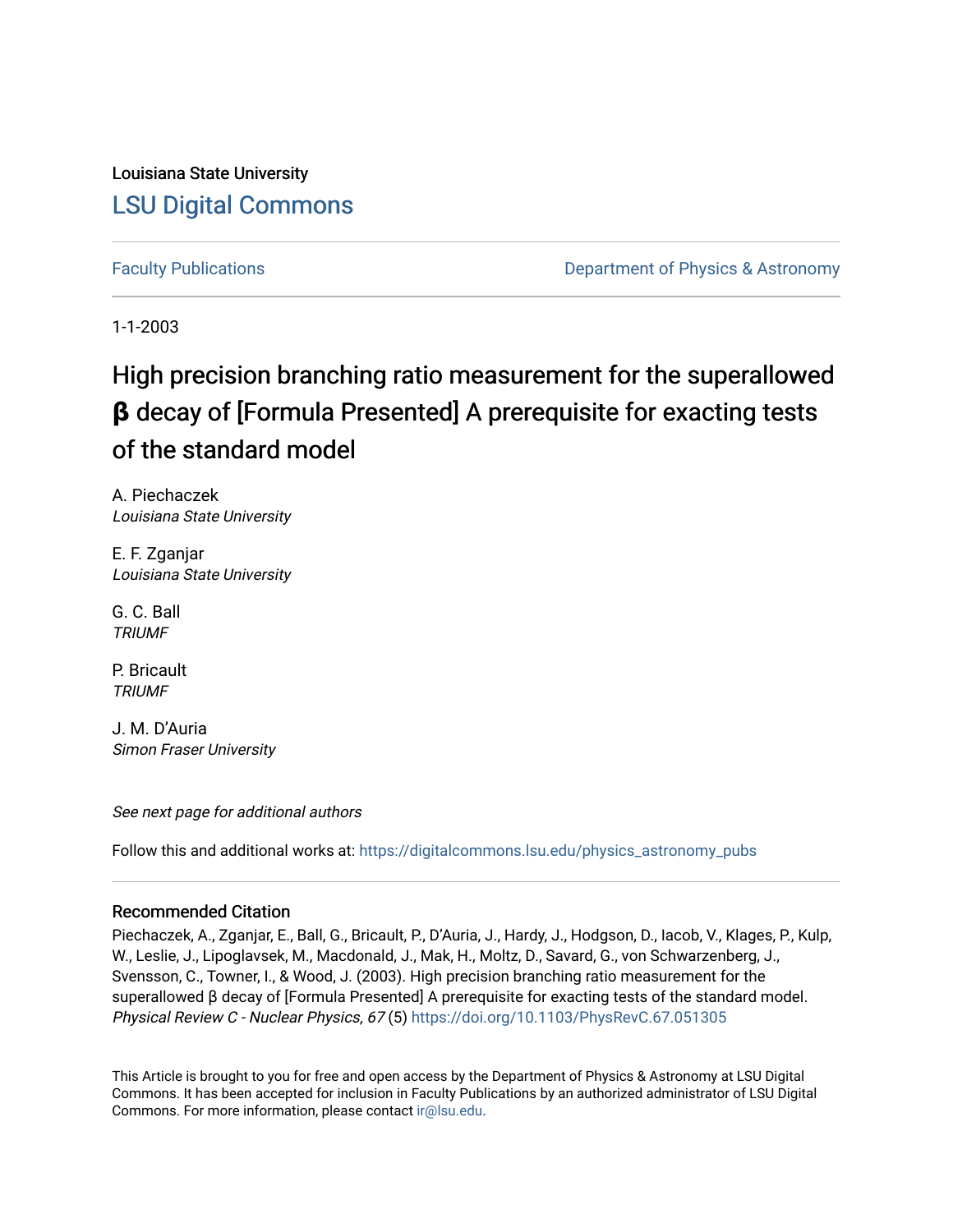### Authors

A. Piechaczek, E. F. Zganjar, G. C. Ball, P. Bricault, J. M. D'Auria, J. C. Hardy, D. F. Hodgson, V. Iacob, P. Klages, W. D. Kulp, J. R. Leslie, M. Lipoglavsek, J. A. Macdonald, H. Mak, D. M. Moltz, G. Savard, J. von Schwarzenberg, C. E. Svensson, I. S. Towner, and J. L. Wood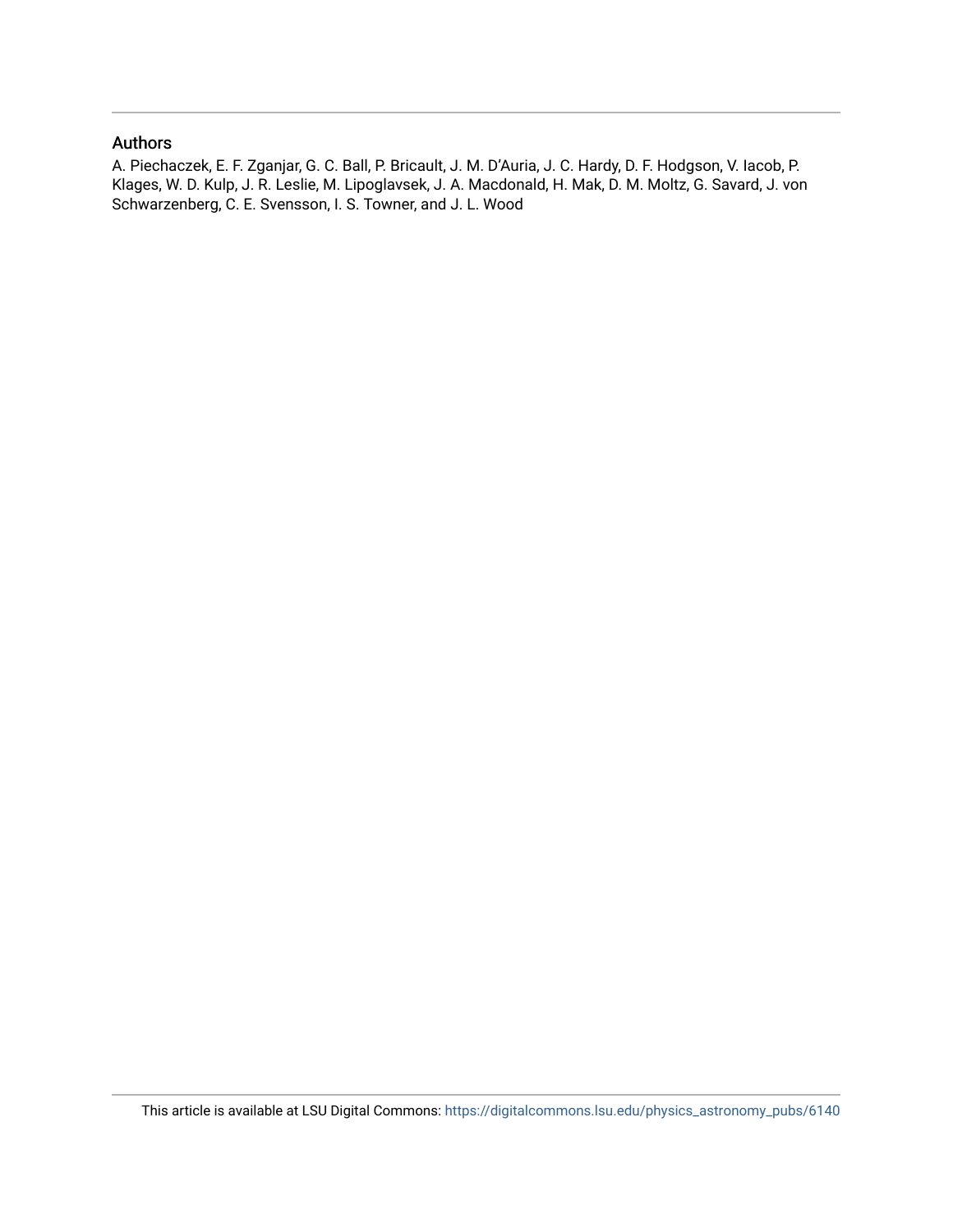## **High precision branching ratio measurement for the superallowed**  $\beta$  **decay of**  $74Rb$ **: A prerequisite for exacting tests of the standard model**

A. Piechaczek,<sup>1</sup> E. F. Zganjar,<sup>1</sup> G. C. Ball,<sup>2</sup> P. Bricault,<sup>2</sup> J. M. D'Auria,<sup>3</sup> J. C. Hardy,<sup>4</sup> D. F. Hodgson,<sup>5</sup> V. Iacob,<sup>4</sup>

P. Klages,<sup>6</sup> W. D. Kulp,<sup>7</sup> J. R. Leslie,<sup>8</sup> M. Lipoglavsek,<sup>9</sup> J. A. Macdonald,<sup>2</sup> H.-B. Mak,<sup>8</sup> D. M. Moltz,<sup>10</sup> G. Savard,<sup>11</sup>

J. von Schwarzenberg,<sup>12</sup> C. E. Svensson,<sup>13</sup> I. S. Towner,<sup>8</sup> and J. L. Wood<sup>7</sup>

1 *Department of Physics and Astronomy, Louisiana State University, Baton Rouge, Lousiana 70803-4001*

2 *TRIUMF, 4004 Wesbrook Mall, Vancouver, British Columbia, Canada V6T 2A3*

3 *Department of Physics, Simon Fraser University, Burnaby, British Columbia, Canada V5A 1S6*

4 *Physiscs Department, Texas A&M University, College Station, Texas 77843-4242*

5 *University of Surrey, Guildford, Surrey GU2 7XH, United Kingdom*

6 *McMaster University, Hamilton, Ontario, Canada L8S 4L8*

7 *School of Physics, Georgia Institute of Technology, Atlanta, Georgia 30332-0430*

8 *Queens University, Kingston, Ontario, Canada K7L 3N6*

9 *Oak Ridge National Laboratory, Oak Ridge, Tennessee 37830 and J. Stefan Institute, 1000 Ljubljana, Slovenia*

<sup>10</sup>*Nuclear Science Division, Lawrence Berkeley National Laboratory, Berkeley, California 94720*

<sup>11</sup>*Physics Division, Argonne National Laboratory, Argonne, Illinois 60439*

<sup>12</sup>Institut für Isotopenforschng und Kernphysik, Universität Wien, A-1090 Wien, Austria

<sup>13</sup>*Department of Physics, University of Guelph, Guelph, Ontario, Canada N1G 2W1*

(Received 16 January 2003; published 30 May 2003)

Nonanalog Fermi and Gamow-Teller branches in the superallowed  $\beta$  decay of <sup>74</sup>Rb have been investigated using  $\gamma$ -ray and conversion-electron spectroscopy. Nine observed transitions, in conjunction with a recent shell model calculation, determine the branching ratio of the analog transition to be  $99.5(1)\%$ . The experimental upper limits for the Fermi decay to the  $0^+_2$  and  $(0^+_3)$  levels are in agreement with recent theoretical predictions. The  $Q_{EC}$  value for the <sup>74</sup>Rb  $\beta$  decay is predicted to be 10405(9) keV.

DOI: 10.1103/PhysRevC.67.051305 PACS number(s): 23.40. - s, 23.20.Lv, 24.80. + y, 27.50. + e

Studies of superallowed nuclear  $\beta$  decays support the validity of the conserved vector current hypothesis that postulates the existence of a universal, constant  $\mathcal{F}_t$  value for all superallowed  $\beta$  decays (see Ref. [1] and references quoted therein). The existence of a universal  $\mathcal{F}t$  value has been estherein). The existence of a universal  $J_t$  value has been es-<br>tablished to an accuracy of  $3 \times 10^{-4}$ . The current best value<br> $\overline{F_t}$ = 3072.2(8) s [1] is the average of individual  $F_t$  values  $\overline{\mathcal{F}t}$ =3072.2(8) s [1] is the average of individual  $\mathcal{F}t$  values of the superallowed  $0^+ \rightarrow 0^+$   $\beta$  decays of nine nuclei between  ${}^{10}$ C and  ${}^{54}$ Co [1]. This average *Ft* value also provides the most accurate result for the up-down quark flavor mixing matrix element of the Cabibbo-Kobayashi-Maskawa (CKM) matrix,  $V_{ud}$ =0.9740(5), which in turn can be used for a precise test of CKM unitarity  $[1]$ . The result for the sum of the elements in the first row is  $0.9968(14)$ , corresponding to a 2.2 $-\sigma$  disagreement with unitarity. A recent measurement of the neutron  $\beta$  decay asymmetry [2] leads to an even smaller unitarity sum. If the observed nonunitarity is a real effect, it would show the presence of ''new physics'' beyond the minimal standard model. It is important to note that the main uncertainty in  $\overline{\mathcal{F}}t$ , and  $\overline{\mathcal{F}}t$ , and

hence the unitarity sum, is not due to experimental shortcomings, but results from uncertainties in several calculated correction terms  $[1]$  which are applied to the experimental  $ft$ values in order to obtain  $\mathcal{F}t$ , viz.,

$$
\mathcal{F}t = ft(1+\delta_R')(1+\delta_{NS}-\delta_C) = \frac{\text{const}}{2G_F^2 V_{ud}^2(1+\Delta_R^V)},\quad(1)
$$

where  $G_F$  is the fundamental weak-interaction coupling

constant,  $f$  is the statistical  $\beta$ -decay rate function that is calculated using the experimental  $Q_{EC}$  value, and  $t=[T_{1/2}]$  $\times$ (1+ $P_{EC}$ )]/ $B_0$  is the partial half-life for the transition to the isobaric analog state with  $T_{1/2}$  the half-life,  $B_0$  the branching ratio of the analog transition, and  $P_{EC}$  the electron capture probability. The calculated correction terms are: a nucleus-independent radiative correction  $\Delta_R^V$ , of order 2.4%; a nuclear-structure-independent (but *Z*-dependent) radiative correction  $\delta_R^{\prime}$ , of order 1.5%; a nuclear-structure-dependent radiative correction  $\delta_{NS}$ , which is less than 0.1% for  $T_z = 0$  $\beta$  emitters; and a nuclear-structure-dependent correction  $\delta_C$ , accounting for analog-symmetry breaking. For the nine wellinvestigated lighter emitters, the calculated nuclear-structure dependent correction,  $\delta_C - \delta_{NS}$  varies between 0.261(24)% and  $0.720(47)\%$  [1], while for <sup>74</sup>Rb the correction is predicted to be larger:  $\delta_C - \delta_{NS} = 1.50(40)$ %. Similar large values are obtained for other  $T_Z=0$   $\beta$  emitters with mass *A*  $\geq 62$ . As a result, precise measurements for these superallowed  $\beta$  emitters would provide an important test of theoretical calculations for analog-symmetry breaking.

We report here on the first detailed and precise study of the superallowed  $\beta$  decay of <sup>74</sup>Rb, employing  $\gamma$ -ray and conversion-electron spectroscopy. We have experimentally identified a total non-superallowed feeding of 336(20)  $\times 10^{-5}$  per <sup>74</sup>Rb decay. From a comparison of these data with recent shell-model predictions  $[1]$  we estimate the unobserved nonsuperallowed feeding to be  $(50-250)\times10^{-5}$ resulting in a deduced ground-state  $\beta$  branch of 99.5(1)%.

The aim of this experiment was to determine the branching ratio  $B_0$  of the superallowed  $0^+ \rightarrow 0^+$  transition from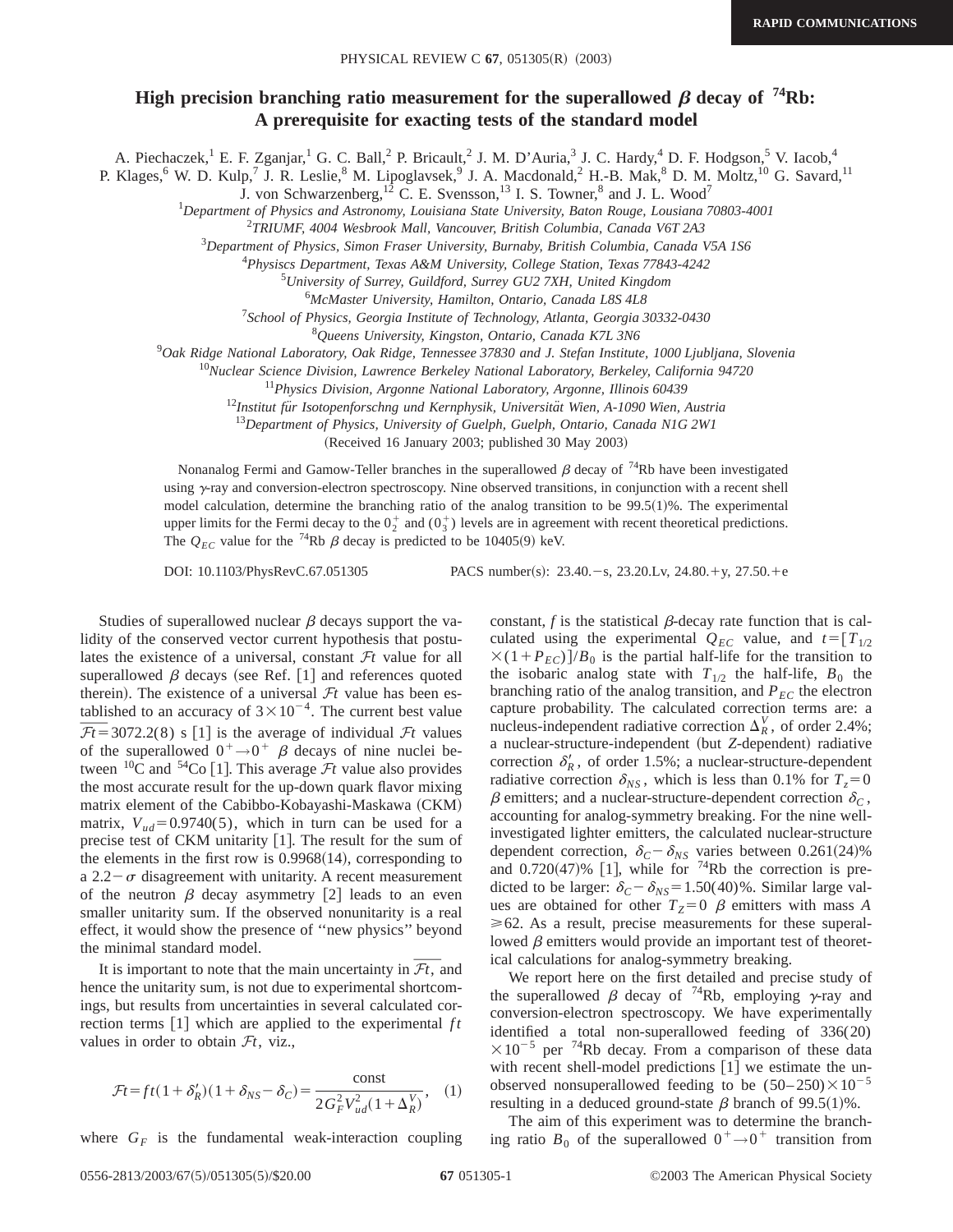$^{74}$ Rb to the ground state of  $^{74}$ Kr. However, the ground-state branch cannot be measured directly, but is determined by subtracting the (nonsuperallowed) feeding to excited levels from the total intensity of the decay. This strategy has been succesfully applied [3] to several of the lighter emitters. In these cases, the  $Q_{EC}$  values and level densities in the  $Q_{EC}$ window were comparatively low and the competing Gamow-Teller (GT) decays comprised few decay branches, which were measured experimentally  $[3]$  or predicted to be negligibly small [4]. The problem for the  $\beta$  decay of <sup>74</sup>Rb (and other emitters with masses  $A \ge 62$ ) was illustrated recently by Hardy and Towner [5] using results of a shell-model calculation. In particular, because of the high  $Q_{EC}$  value of more than 10 MeV, an abundant number of high lying  $1^+$ states are predicted to be populated through GT transitions. These transitions, together with nonanalog Fermi  $(F)$ branches, must be taken into account to determine the partial half life of the superallowed transition. Yet, their individual intensities are very small, and many of them cannot be detected with high resolution  $\gamma$ -ray spectroscopy. Therefore, in Ref.  $[5]$  it was concluded that the measurement of the Gamow-Teller branches using high resolution spectroscopy alone is not viable for the  $A \ge 62$  nuclei and new techniques must be found to determine  $B_0$ , or theory should be used to correct the experimental results. We show in this paper that the problem of abundant, weak GT branches can, in fact, be overcome with the help of theory. It is not necessary to reconstruct the GT strength function of the  $74Rb$  decay, only the total amount of nonsuperallowed feeding, must be determined. The low-lying levels in 74Kr act as *collector states* for a large fraction of the nonsuperallowed feeding and by observing their deexcitation, the larger part of their feeding can be determined. The remaining component, which directly feeds the  $^{74}$ Kr ground state, can be estimated from the shell-model calculation  $[1]$ , provided it reproduces well the relative feeding to excited levels in  $74$ Kr.

The experiment was performed at the ISAC facility at TRIUMF, where the  $^{74}$ Rb half-life was previously measured to be 64.761(31) ms [6]. The  $74Rb$  nuclei were produced in spallation reactions between a 500-MeV proton beam of  $10-20 \mu A$  intensity and an electrically heated natNb stackedfoil target of 22  $\text{gm/cm}^2$  thickness. The nuclei were ionized in a surface ionization source and mass separated in the ISAC on-line separator. The strongest contaminant was the  $T_{1/2}$ =8.12 min<sup>74</sup>Ga. A sketch of the experimental setup can be found in Ref.  $[7]$ . At the experimental station, the activity was implanted into a 1/2-inch-wide conducting collector tape that was moved with a cycle time of 4 s to prevent the buildup of long-lived activities. During tape movement, the separator beam was interrupted. The implantation spot on the tape was viewed by two 5-mm-thick liquid-nitrogen-cooled  $Si(L<sub>i</sub>)$  diodes. The use of these conversion-electron detectors was motivated by the observation  $[8,9]$ , see also  $[10]$  for recent results, of the  $0^+_2$  level of <sup>74</sup>Kr at 509 keV, which mainly decays via an *E*0 transition to the ground state. Special care was taken to achieve a low trigger threshold of  $\sim$ 10  $keV$  for the  $Si(Li)$  detectors to enable the detection of the strongly converted 53 keV,  $0_2^+ \rightarrow 2_1^+$  transition. An 80%



FIG. 1. Conversion-electron spectrum recorded by the  $Si(Li)$ detectors. The observed *K*- and *L*-conversion lines are indicated;  $C.E. = Compton edge.$ 

high-purity Ge (HPGe) detector served for  $\gamma$ -ray detection. Two fast plastic scintillators of 2 and 55 mm thickness registered  $\beta$  particles and triggered the list-mode data acquisition if a coincidence with a  $Si(Li)$  or the HPGe detector occurred within a 800 ns time window. In addition, the numbers of  $\beta$ s detected in the plastic scintillators per cycle and in three time windows distributed over the cycle were recorded to determine the total number of  $74Rb$  decays and to correct for long-lived background which was 5–8 %. A total of 1.4  $\times$  10<sup>8</sup> <sup>74</sup>Rb decays were observed in the plastic scintillators. The energy-independent efficiency of the  $Si(Li)$  detectors for conversion electrons was determined to be  $2.33(25)\%$  in singles mode with  $^{207}$ Bi and  $^{133}$ Ba conversion-electron calibration sources. The absolute efficiency of the HPGe detector  $(0.82\%$  at 1.332 MeV) was measured in singles mode with standard sources; the precision obtained in the region of interest was  $\sim$  5%. An on-line test of the detection system was performed with the  $\beta$ - $\gamma$  emitter <sup>80</sup>Rb  $[T_{1/2} = 34(4)$  s]. The intensity of the 617-keV *E*2 transition in the daughter  $80$ Kr was measured to be 0.245(15) per decay, in good agreement with the literature value of  $0.25(3)$  [11]. Its conversion coefficient was measured to be  $1.66(22) \times 10^{-3}$ , in good agreement with the theoretical value of  $1.53 \times 10^{-3}$  [12].

Figure 1 shows the conversion-electron spectrum recorded by the  $Si(L<sub>i</sub>)$  diodes in coincidence with the plastic detectors. The peaks at  $495(1)$  and  $507(1)$  keV correspond to the emission of *K*- and *L*-shell conversion electrons from the decay of the  $0_2^+$  level at 509 keV to the <sup>74</sup>Kr ground state. The line at 39 keV, also shown in the inset of Fig. 1, corresponds to the *K*-shell conversion of the 53-keV  $0_2^+$   $\rightarrow$   $2_1^+$ transition. Parts of the  $\gamma$ -ray spectrum from the HPGe detector are shown in Fig. 2. The spectrum is dominated by activity from the  $^{74}$ Ga decay and 511-keV annihilation radiation. Seven  $\gamma$  transitions were attributed to the <sup>74</sup>Rb decay, namely, at 456, 695, 748, 1198, 1233, 1286, and 4244 keV. To verify these assignments, high-statistics measurements were performed at mass  $A=74$  with a long cycle time, namely, a collection period of 25 s and a decay-measurement period of 134 s. None of the  $\gamma$  rays attributed to the <sup>74</sup>Rb decay were present in this sample. Further, in the data taken with the 4 s cycle time, the intensities of the 456- and 1198-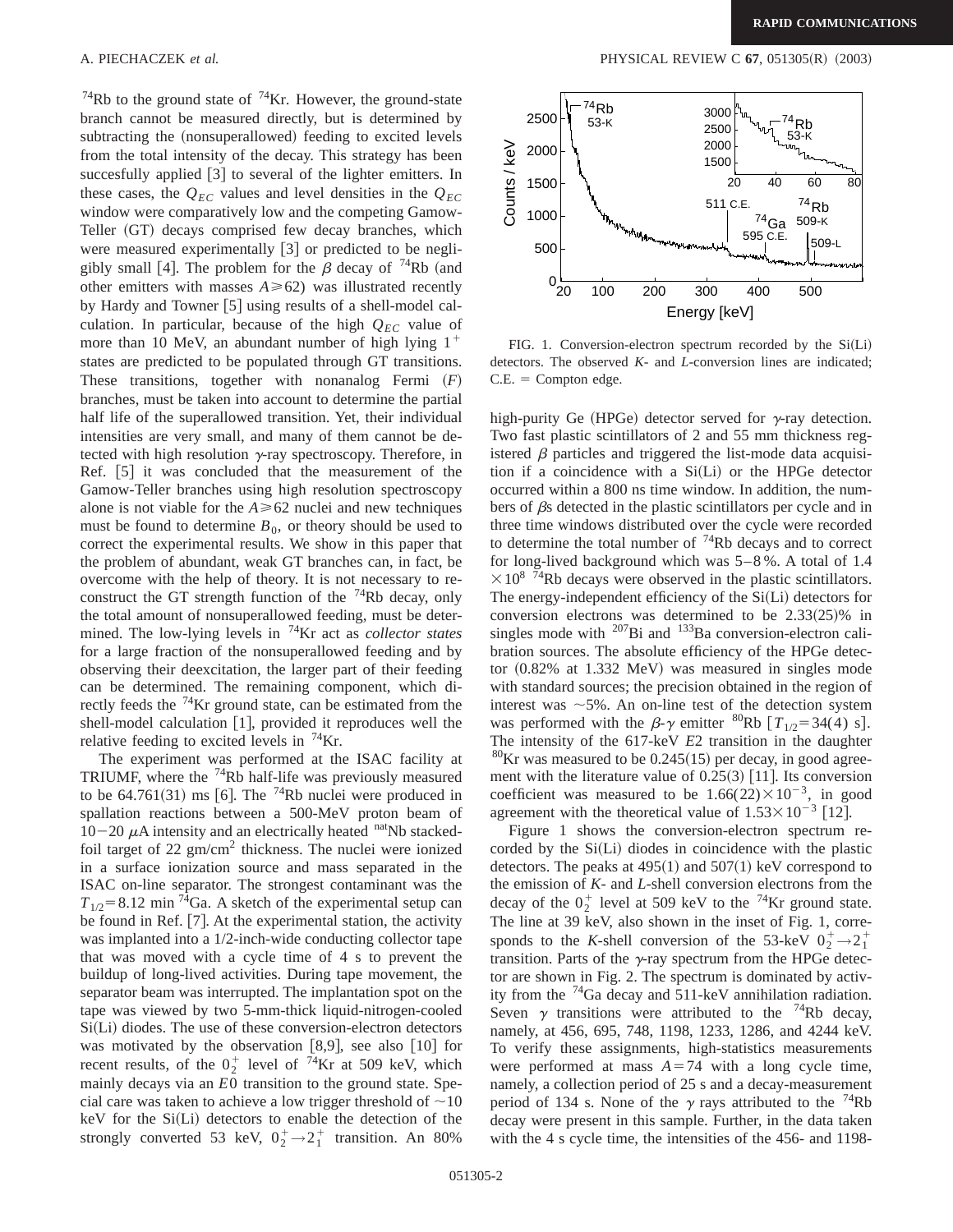

FIG. 2. Spectrum of  $\gamma$  rays from the <sup>74</sup>Rb decay. Arrows and stars indicate contaminating radiation from the  $^{74}Ga$  and  $^{74}Br$  decays, respectively.

keV peaks were constant as a function of time, as expected if they come from a very short-lived source. Finally, in an independent  $\beta$ - $\gamma$  experiment [13], it was found that the 456and 1198-keV lines decay with the characteristic  $74$ Rb halflife. This  $\beta \gamma$  experiment also confirmed the intensities of these two transitions as presented below.

The intensities of the observed transitions per  $^{74}$ Rb decay are given in Table I. The values are corrected for summing effects related to positron emission, which were determined from the experimental  $\gamma$ -ray spectrum to be  $\sim$ 2%. Beyond that, the intensity of each  $\gamma$  ray is corrected for summing with other, coincident,  $\gamma$  rays. The  $\gamma$ - $\gamma$  summing probabilities were determined from standard calibration sources and range between 5% and 10%. For the  $0_2^+ \rightarrow 0_1^+$  and  $2_1^+ \rightarrow 0_1^+$ transitions, theoretical  $K$ /total intensity ratios [14] and conversion coefficients  $[12]$  were used to determine the total transition intensities from the measured *K*-converted radiation.

The decay scheme for  $^{74}$ Rb is shown in Fig. 3. With the exception of the 1198- and 4244-keV  $\gamma$  rays, all of the observed transitions can be attributed to the decay of known levels in  $^{74}$ Kr [8,9,15]. We have tentatively assigned the 4244-keV  $\gamma$  ray as a  $(1^+ \rightarrow 0^+_1)$  transition. The 1204-keV transition from the decay of the  $2^+_2$  level was not directly observed, since it coincides in energy with a stronger 1204-

TABLE I.  $\beta$ -Delayed  $\gamma$  transitions in <sup>74</sup>Kr.

|                 |                                       | Total intensity per decay $(\times 10^{+5})$ |                     |  |
|-----------------|---------------------------------------|----------------------------------------------|---------------------|--|
| Energy<br>(keV) | Assignment                            | Experiment                                   | Theory <sup>a</sup> |  |
| 53(1)           | $0^+_2 \rightarrow 2^+_1$             | 32(7)                                        |                     |  |
| 509(1)          | $0^+$ $\rightarrow 0^+$               | 48(5)                                        | 102 <sup>b</sup>    |  |
| 456(1)          | $2^+_1 \rightarrow 0^+_1$             | 250(14)                                      | 252                 |  |
| 695(1)          | $2^{+}_{2} \rightarrow 0^{+}_{2}$     | 8(5)                                         | 1                   |  |
| 748(1)          | $2^{+}_{2}$ $\rightarrow$ $2^{+}_{1}$ | 19(5)                                        | 16                  |  |
| 1198(1)         | $(0^+_3 \rightarrow 2^+_1)^c$         | 52(5)                                        | 42                  |  |
| 1204            | $2^{+}_{2} \rightarrow 0^{+}_{1}$     | $26(14)^d$                                   | 26                  |  |
| 1233(1)         | $(2^+_3)^c \rightarrow 0^+_2$         | 29(4)                                        | 6                   |  |
| 1286(1)         | $(2^+_3)^c \rightarrow 2^+_1$         | 9(5)                                         | 10                  |  |
| 4244(1)         | $(1^+\rightarrow 0^+_{1})^c$          | 12(2)                                        |                     |  |

a Prediction corresponds to column 3 in Table II.

<sup>b</sup>Prediction corresponds to sum of  $32(7) + 48(5)$ .

<sup>c</sup>Tentative assignments (see text).

dIntensity determined indirectly (see text).

keV  $\gamma$  ray from the <sup>74</sup>Ga decay. Its intensity was inferred from the intensity of the 748-keV  $\gamma$  ray and the intensity ratio of the 1204- and 747-keV  $\gamma$  rays taken from Ref. [15]. The 1742-keV,  $(2_3^+) \rightarrow 0_1^+$  transition, predicted by the shellmodel calculation to have an intensity of one third of the 1286-keV transition, could not be observed because of the presence of the 1745-keV  $\gamma$  ray from the <sup>74</sup>Ga decay.

From the energy spectrum of the positrons detected in the thick plastic scintillator in coincidence with the observed



FIG. 3. Partial decay scheme of  $74Rb$ . Intensity of transitions are given in units of  $10^{-5}$  per <sup>74</sup>Rb decay.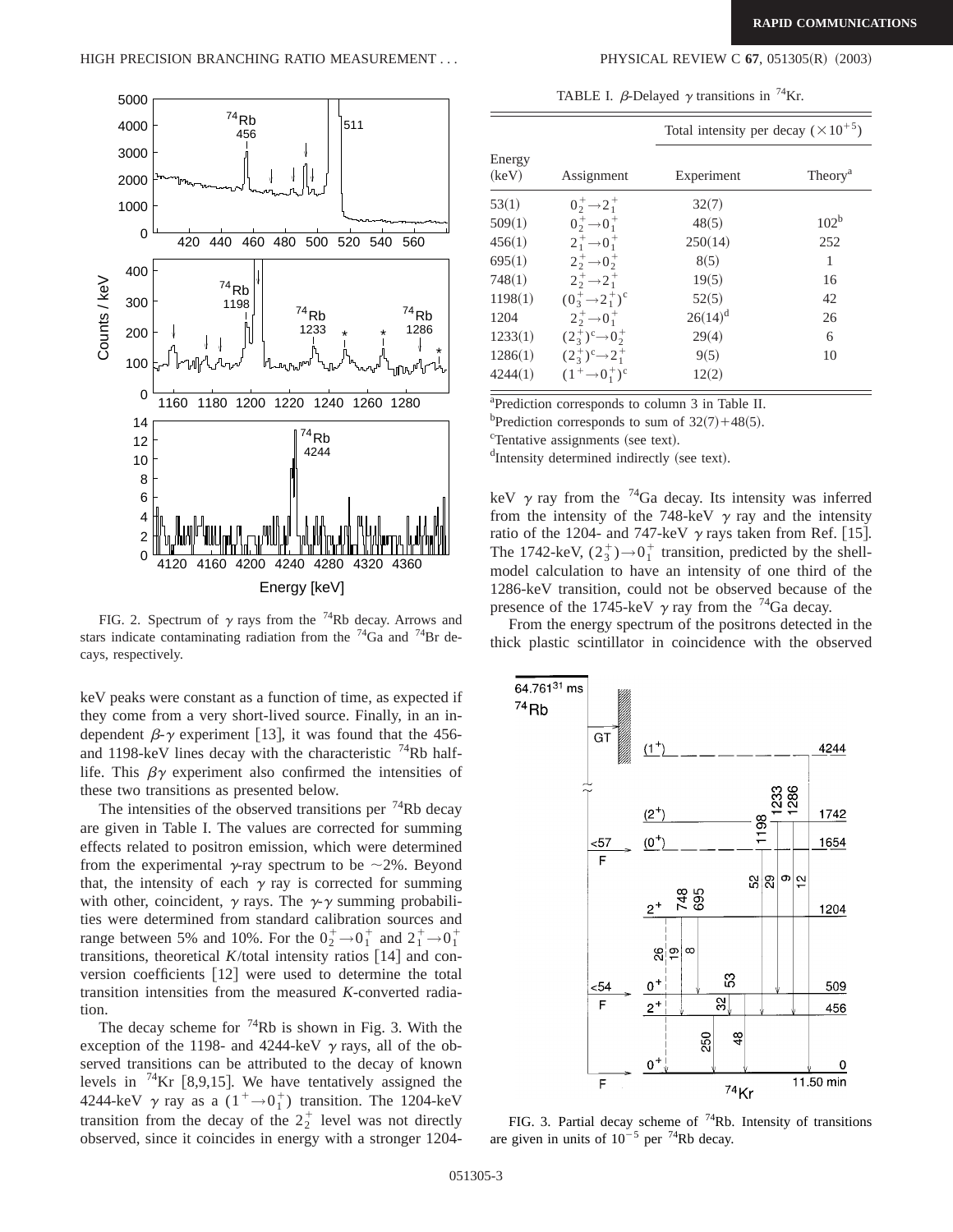

FIG. 4. Intensity of  $\gamma$  rays as a function of the low-energy threshold in the thick plastic detector. Solid lines indicate predicted intensity distributions for  $\beta$  decay to states in <sup>74</sup>Kr at 0.0, 1.65, 4.0, and 6.0 MeV.

<sup>74</sup>Kr  $\gamma$  rays, it is possible to determine the approximate excitation energy of the levels populated in the  $\beta$  decay of  $74$ Rb. This is illustrated in Fig. 4, where the observed intensities of several transitions are plotted as a function of the low-energy threshold in the thick plastic detector. The 511 keV  $\gamma$  ray serves as reference, since it is predominantly associated with the decay to the ground state. The intensity distribution for the 456-keV  $\gamma$  ray closely follows that expected for GT feeding of levels near 4 MeV. Similarily, the 1233-keV  $\gamma$  ray is mainly coincident with low-energy positrons and thus indicates that the  $1742$ -keV level in  $14Kr$  is not directly fed, consistent with a  $2^+$  assignment [15]. The intensity distribution for the 1198-keV  $\gamma$  ray is consistent with that expected for feeding of a level near 2 MeV. As a result, we suggest that the 1198 keV  $\gamma$  ray comes from the decay of the hitherto unknown  $0_3^+$  level at 1654 keV, predicted to be at 1918 keV by a recent shell-model calculation [1]. In further support of the  $(0<sub>3</sub><sup>+</sup>)$  assignment, we note that the  $(0_3^{\dagger})$  level in <sup>74</sup>Se was tentatively identified at 1657 keV  $\lceil 11 \rceil$ .

Recently, the ISOLDE Collaboration reported on a study of the nonsuperallowed  $\beta$  decay of <sup>74</sup>Rb [16]. The value they obtained for the intensity of the 495-keV conversion electrons from the decay of the 509-keV level in  $74$ Kr was  $3.7(11)\times10^{-4}$ , in good agreement with the present result of  $4.4(5)\times10^{-4}$ . The 39-keV conversion electrons corresponding to the  $0^+_2 \rightarrow 2^+_1$  transition in <sup>74</sup>Kr were not observed [16], and their  $1-\sigma$  intensity limit of  $1.6\times10^{-4}$  is to be compared with our measured intensity of  $2.3(5) \times 10^{-4}$ . However, the ISOLDE Collaboration did not observe any  $\gamma$  rays that could be attributed to the <sup>74</sup>Rb decay. Their 1- $\sigma$  intensity limit for

A. PIECHACZEK *et al.* PHYSICAL REVIEW C **67**, 051305(R) (2003)

|  | TABLE II. $\gamma$ ray and direct nonsuperallowed $\beta$ feeding to the             |  |  |
|--|--------------------------------------------------------------------------------------|--|--|
|  | six lowest states in <sup>74</sup> Kr, expressed per <sup>74</sup> Rb $\beta$ decay. |  |  |

|                   |                                      | Theory    |                                                                |                         |                         |
|-------------------|--------------------------------------|-----------|----------------------------------------------------------------|-------------------------|-------------------------|
| Level             | Expt. $GT + F$<br>$(\times 10^{+5})$ |           | $GT^a + F$ $GT^b + F$<br>$(\times 10^{+5})$ $(\times 10^{+5})$ | GT <sup>a</sup><br>(% ) | GT <sup>b</sup><br>(% ) |
| $g.s., 01+$       | 12(2)                                | 103       | 259                                                            | 26.4                    | 28.2                    |
| 456, $2^{+}_{1}$  | 138(18)                              | 145       | 324                                                            | 37.3                    | 35.2                    |
| 509, $0^+$        | 43(11)                               | $60 + 36$ | $158 + 36$                                                     | 15.3                    | 17.2                    |
| 1204, $2^{+}_{2}$ | 53(14)                               | 41        | 87                                                             | 10.6                    | 9.4                     |
| 1654, $(0^+_3)$   | 52(5)                                | $20 + 23$ | $46 + 23$                                                      | 5.0                     | 5.0                     |
| 1742, $(2^+_3)$   | 38(6)                                | 21        | 46                                                             | 5.4                     | 5.0                     |
| Sum               | 336(20)                              | 449       | 979                                                            | 100                     | 100                     |

<sup>a</sup>Lowest 1<sup>+</sup> level at 3.6 MeV,  $g_A = 0.8$ .<br><sup>b</sup>Lowest 1<sup>+</sup> level at 3.2 MeV,  $g_A = 1.0$ 

<sup>b</sup>Lowest 1<sup>+</sup> level at 3.2 MeV,  $g_A = 1.0$ .

the 456-keV transition of  $81\times10^{-5}$  is in contradiction with our measured intensity of  $250(14)\times10^{-5}$ .

In Table II, we present the experimental feeding of the lowest six  $0^+$  and  $2^+$  levels in <sup>74</sup>Kr resulting either from the  $\gamma$  decay of states above the third  $2^+$  level at 1742 keV (following GT or  $F$  decay) or from direct  $F$  decay to the lowest two excited  $0^+$  levels. The sum of the six feedings listed in Table II is equal to the sought branching ratio, namely, the sum of all branchings other than the superallowed branch in the  $\beta$  decay of <sup>74</sup>Rb. This experimental sum shown at the bottom of the second column of Table II amounts to 0.336(20)%; however, this sum is incomplete since much of the  $\gamma$ -ray feeding of the ground state from states above 1742 keV likely remains unobserved in the experiment  $[5]$ . We will use information from the shell-model calculations of Towner and Hardy  $[5]$  (also shown in Table II) to estimate this missing strength.

In these shell-model calculations, two quantities affect the total GT strength, namely, the effective axial-vector coupling constant  $g_A$  and the excitation energies of the predicted  $1^+$ states in  $^{74}$ Kr. In the published calculation [5],  $g_A$  was set to  $1.0$  (a typical quenched value for shell-model calculations in complete  $0\hbar\omega$  oscillator model spaces), and the lowest  $1^+$ state was at 3.2 MeV excitation energy. The results of this calculation appears in the fourth column of Table II, where it can be seen that they give relative feeding intensities in reasonable agreement with experiment, but absolute values that are too large by a factor of 2. Likewise, similar shell-model calculations  $[5]$  of <sup>62</sup>Ga decay predict that 80% of the GT strength feeds through the  $2^+_1$  level in <sup>62</sup>Zn with an intensity that is more than double the measured value  $[17]$ . The purpose of the shell-model calculations is to provide an estimate of the missing strength not seen in the experiment. To this end we have adjusted the calculation to reproduce the intensity of the strongest  $\gamma$  ray seen, the  $2^+_1 \rightarrow 0^+_1$  456-keV transition. Since the model space used in the calculation is not that of a complete  $0\hbar\omega$  oscillator space, it is not clear what an appropriate quenched value of *gA* should be; we now choose to use  $g_A = 0.8$ . Further, we raise the spectrum of 1<sup>+</sup> states relative to the  $0^+$  and  $2^+$  states such that the lowest  $1^+$  state occurs at an excitation energy of 3.6 MeV. Again